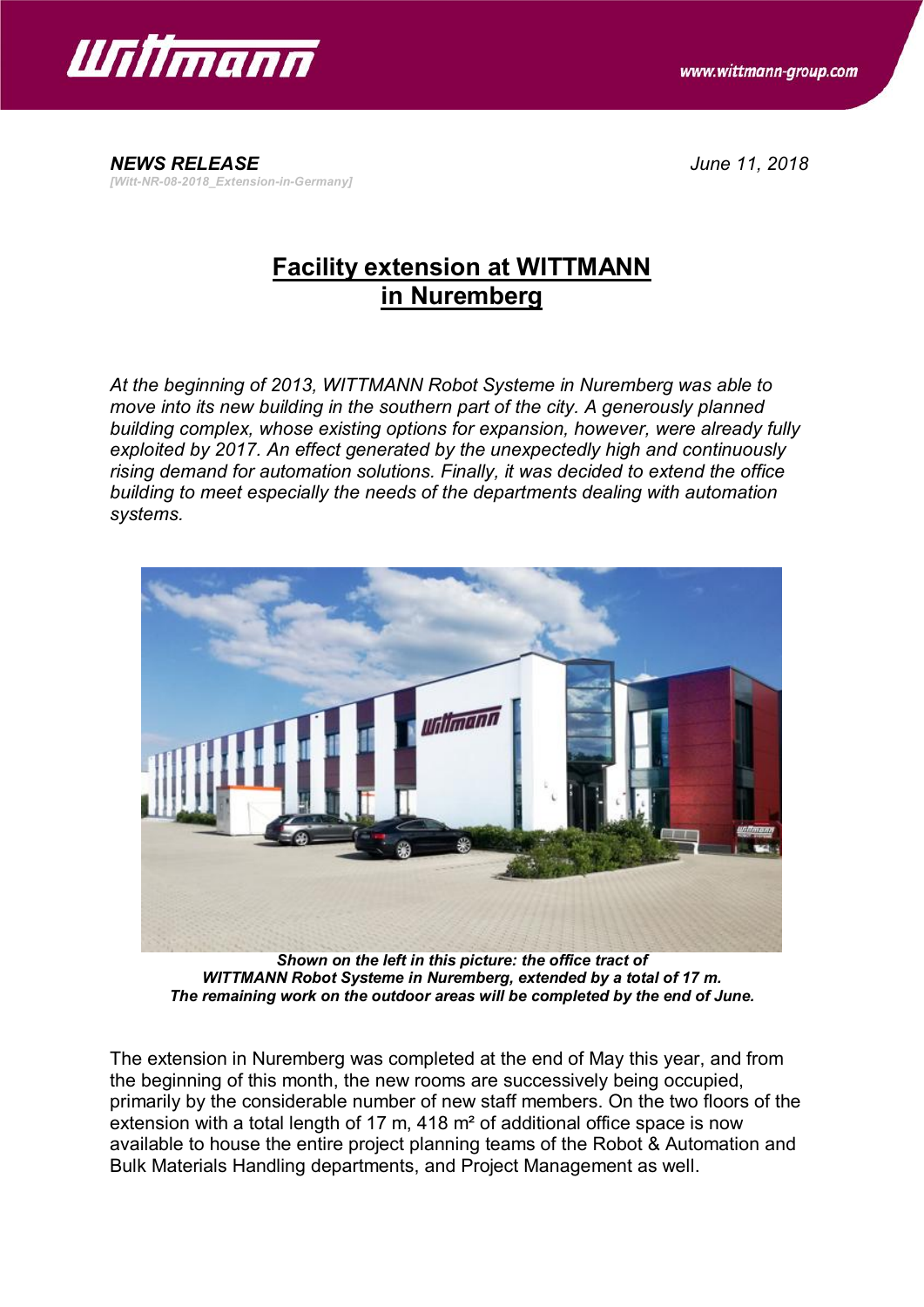

There are two new conference rooms equipped with latest technology. The larger conference room situated on the ground floor seats up to 60 persons and can thus also be used for special events.

Following the opening of the extension, the total amount of usable floor space in the office tract is now approx. 1,800 m². The production hall has a total floor space of 3,000 m² which includes a 300 m² technical lab and 750 m² of warehouse facilities. Here too, it was possible to gain some 40 m<sup>2</sup> of additional production floor space by moving a conference room from the assembly area into the office building. In this way, the Nuremberg subsidiary of the WITTMANN group presents itself optimally prepared for its future tasks.

------------------------------

The WITTMANN Group is a worldwide leader in the manufacturing of injection molding machines, robots and peripheral equipment for the plastics industry. Headquartered in Vienna/Austria, the WITTMANN Group consists of two main divisions, WITTMANN BATTENFELD and WITTMANN, which operate 8 production facilities in 5 countries, including 33 direct subsidiary offices located in all major plastics markets around the world.

WITTMANN BATTENFELD focuses on the independent market growth in the manufacturing of state-of-the-art injection molding machines and process technology, providing a modern and comprehensive range of machinery in a modular design that meets the actual and future requirements of the plastic injection molding market. WITTMANN's product range includes robots and automation systems, material handling systems, dryers, gravimetric and volumetric blenders, granulators, mold temperature controllers and chillers. With this comprehensive range of peripheral equipment, WITTMANN can provide plastics processors with solutions that cover all production requirements, ranging from autonomous work cells to integrated plantwide systems.

The syndication of the WITTMANN Group has led to connectivity between all product lines, providing the advantage plastics processors have been looking for in terms of a seamless integration of injection molding machines, automation and auxiliary equipment – all occurring at a progressive rate.

------------------------------